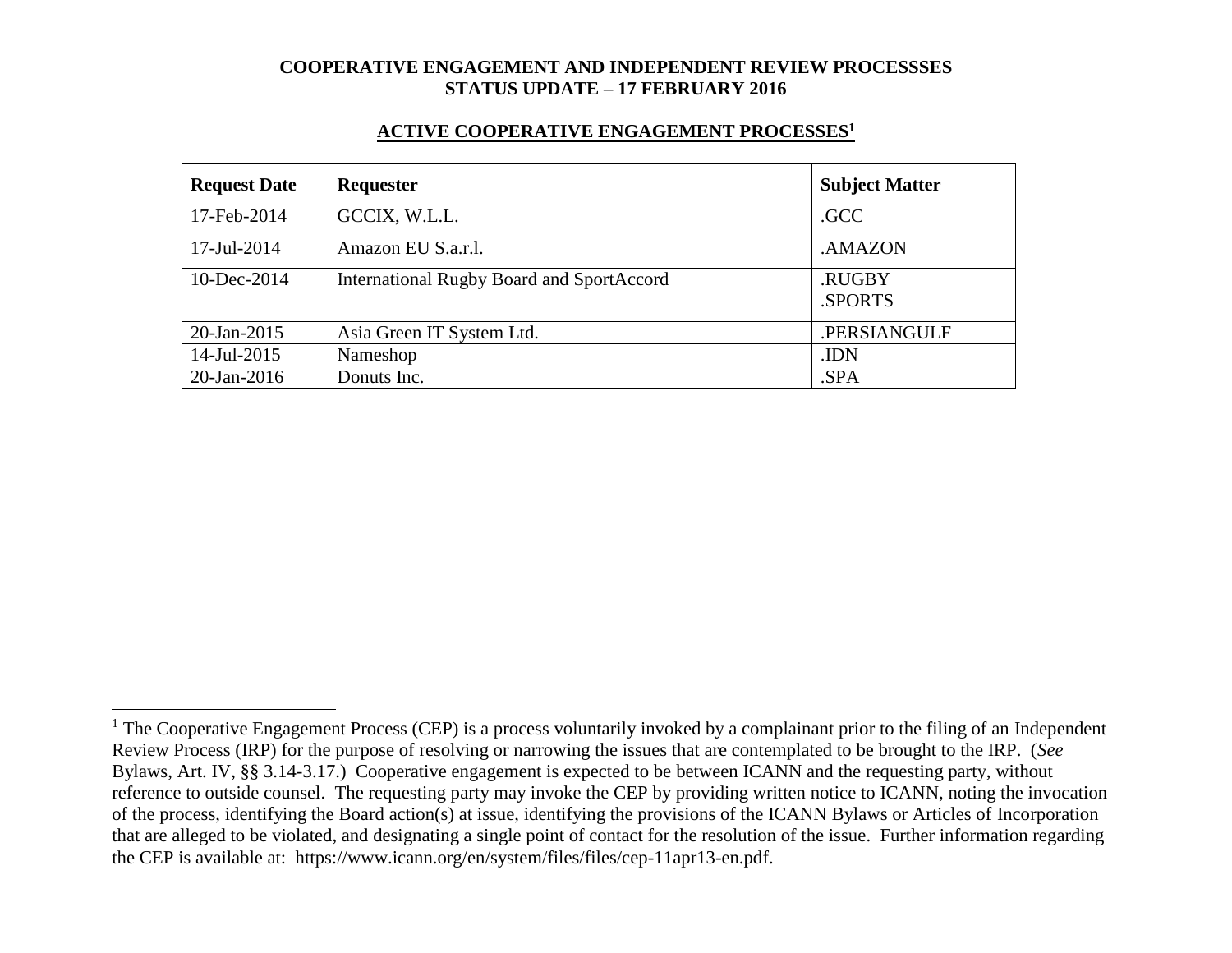### **RECENTLY CLOSED COOPERATIVE ENGAGEMENT PROCESS**

| <b>Request Date</b> | <b>Requester</b> | <b>Subject Matter</b> | <b>IRP Filing Deadline</b> <sup>2</sup> |
|---------------------|------------------|-----------------------|-----------------------------------------|
| $18$ -Jul-2014      | Donuts Inc.      | HOSPITAL.             | $N/A$ (Withdrawn)                       |

 $2$  The Independent Review Process (IRP) is a process by which any person materially affected by a decision or action by the Board that he or she asserts is inconsistent with the Articles of Incorporation or Bylaws may submit a request for independent review of that decision or action. (See Bylaws, Art. IV, § 3.) In order to be materially affected, the person must suffer injury or harm that is directly and causally connected to the Board's alleged violation of the Bylaws or the Articles of Incorporation, and not as a result of third parties acting in line with the Board's action. Further information regarding the IRP is available at: [https://www.icann.org/resources/pages/mechanisms-2014-03-20-en.](https://www.icann.org/resources/pages/mechanisms-2014-03-20-en)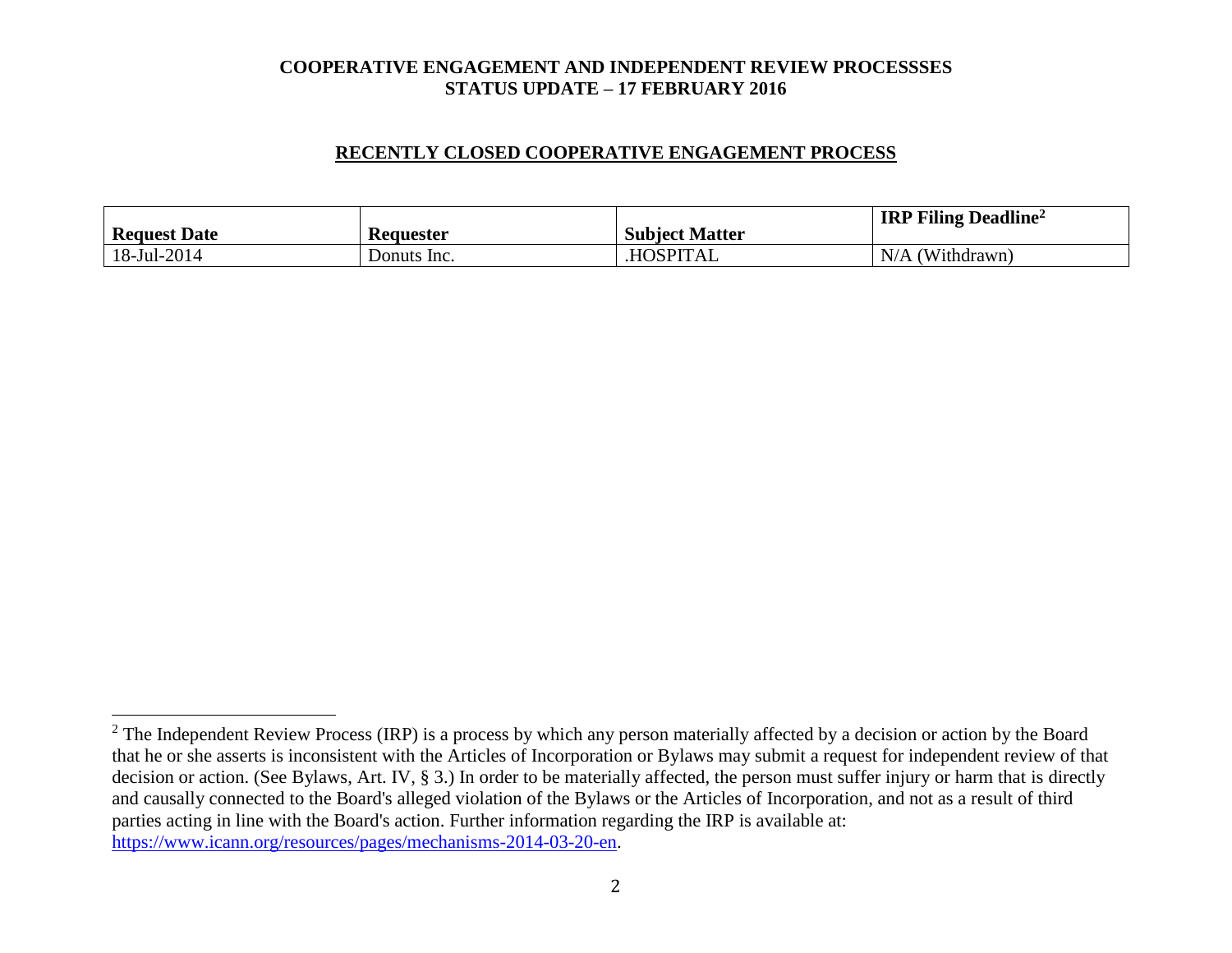### **ACTIVE INDEPENDENT REVIEW PROCESSES<sup>3</sup>**

| <b>Date</b><br><b>ICANN</b><br><b>Received</b><br>Notice of<br><b>IRP</b> | Date IRP<br><b>Commenced</b><br>by ICDR | Requester                                                                                                | <b>Subject Matter</b>   | <b>Status</b>                                                                                                                                                                                                                              |
|---------------------------------------------------------------------------|-----------------------------------------|----------------------------------------------------------------------------------------------------------|-------------------------|--------------------------------------------------------------------------------------------------------------------------------------------------------------------------------------------------------------------------------------------|
| 21-Sept-2014                                                              | 22-Sept-2014                            | Dot Registry, LLC<br>https://www.icann.org/resources/pa<br>ges/dot-registry-v-icann-2014-09-<br>$25$ -en | .INC<br>.LLC<br>.LLP    | Panel Selection: Full Panel confirmed on 5<br>February 2015.<br>Materials: Written submissions, Declaration(s), and<br>Scheduling Orders are posted here.<br>Hearing(s): Hearing is scheduled for $27$ February<br>2016.                   |
| 8-Oct-2014                                                                | 13-Oct-2014                             | Donuts Inc.<br>https://www.icann.org/resources/pa<br>ges/donuts-v-icann-2014-10-13-en                    | <b>RUGBY</b><br>.SPORTS | Panel Selection: Full Panel confirmed on 7 April<br>2015.<br>Materials: Written submissions, Declaration(s), and<br>Scheduling Orders are posted here.<br>Hearing(s): Hearing took place on 8 October 2015;<br>awaiting Final Declaration. |

<sup>&</sup>lt;sup>3</sup> The Independent Review Process (IRP) is a process by which any person materially affected by a decision or action by the Board that he or she asserts is inconsistent with the Articles of Incorporation or Bylaws may submit a request for independent review of that decision or action. (*See* Bylaws, Art. IV, § 3.) In order to be materially affected, the person must suffer injury or harm that is directly and causally connected to the Board's alleged violation of the Bylaws or the Articles of Incorporation, and not as a result of third parties acting in line with the Board's action. Further information regarding the IRP is available at: https://www.icann.org/resources/pages/mechanisms-2014-03-20-en.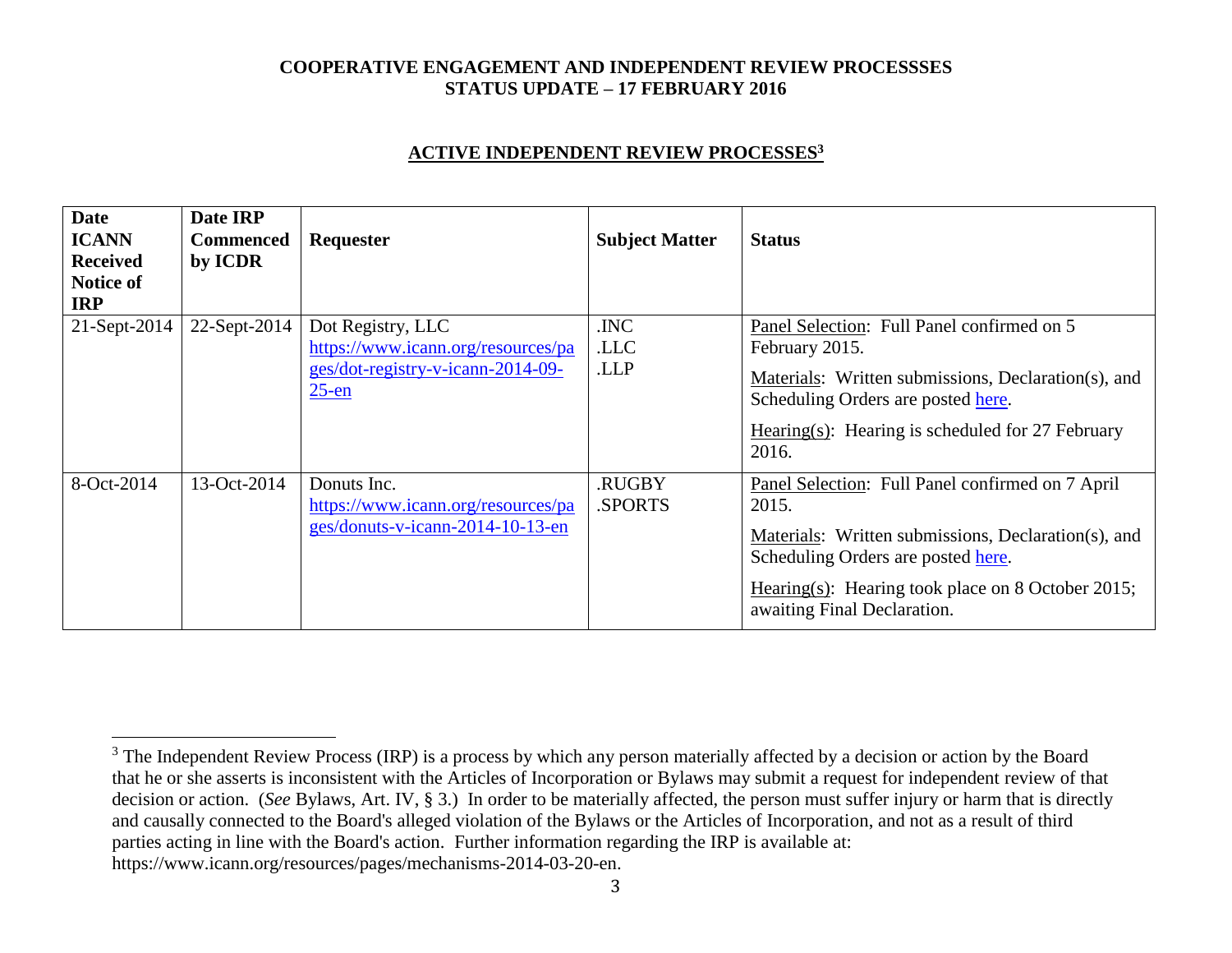| <b>Date</b><br><b>ICANN</b><br><b>Received</b><br><b>Notice of</b><br><b>IRP</b> | Date IRP<br><b>Commenced</b><br>by ICDR | Requester                                                                                                | <b>Subject Matter</b> | <b>Status</b>                                                                                                                                                                                                                                                                                                                                                         |
|----------------------------------------------------------------------------------|-----------------------------------------|----------------------------------------------------------------------------------------------------------|-----------------------|-----------------------------------------------------------------------------------------------------------------------------------------------------------------------------------------------------------------------------------------------------------------------------------------------------------------------------------------------------------------------|
| 5-Dec-2014                                                                       | 8-Dec-2014                              | <b>Gulf Cooperation Council</b><br>https://www.icann.org/resources/pa<br>$ges/gcc-v-icann-2014-12-06-en$ | .PERSIANGULF          | Panel Selection: Full panel confirmed on 2<br>December 2015.<br>Materials: Written submissions, Declaration(s), and<br>Scheduling Orders are posted here.<br>Hearing(s): Preliminary Hearing took place on $6$<br>January 2016. A final hearing has been tentatively<br>scheduled for 17 May 2016.                                                                    |
| 19-Mar-2015                                                                      | 24-Mar-2015                             | Dot Sport Limited<br>https://www.icann.org/resources/pa<br>ges/dot-sport-v-icann-2015-03-27-<br>en       | .SPORT                | Panel Selection: Full Panel confirmed on 3<br>September 2015.<br>Materials: Written submissions, Declaration(s),<br>and Scheduling Orders are posted here.<br>Hearing(s): Administrative hearing took place on $28$<br>September 2015. Final hearing previously scheduled<br>for 17 February 2016 has been vacated; awaiting for<br>new hearing date to be scheduled. |
| 24-Mar-2015                                                                      | 7-Apr-2015                              | Corn Lake, LLC<br>https://www.icann.org/resources/pa<br>ges/corn-lake-v-icann-2015-04-07-<br>en          | .CHARITY              | Panel Selection: Full Panel confirmed on 17<br>September 2015.<br>Materials: Written submissions, Declaration(s),<br>and Scheduling Orders are posted here.<br>$Hearing(s): Final hearing took place on 8 February$<br>2016; Awaiting Final Declaration.                                                                                                              |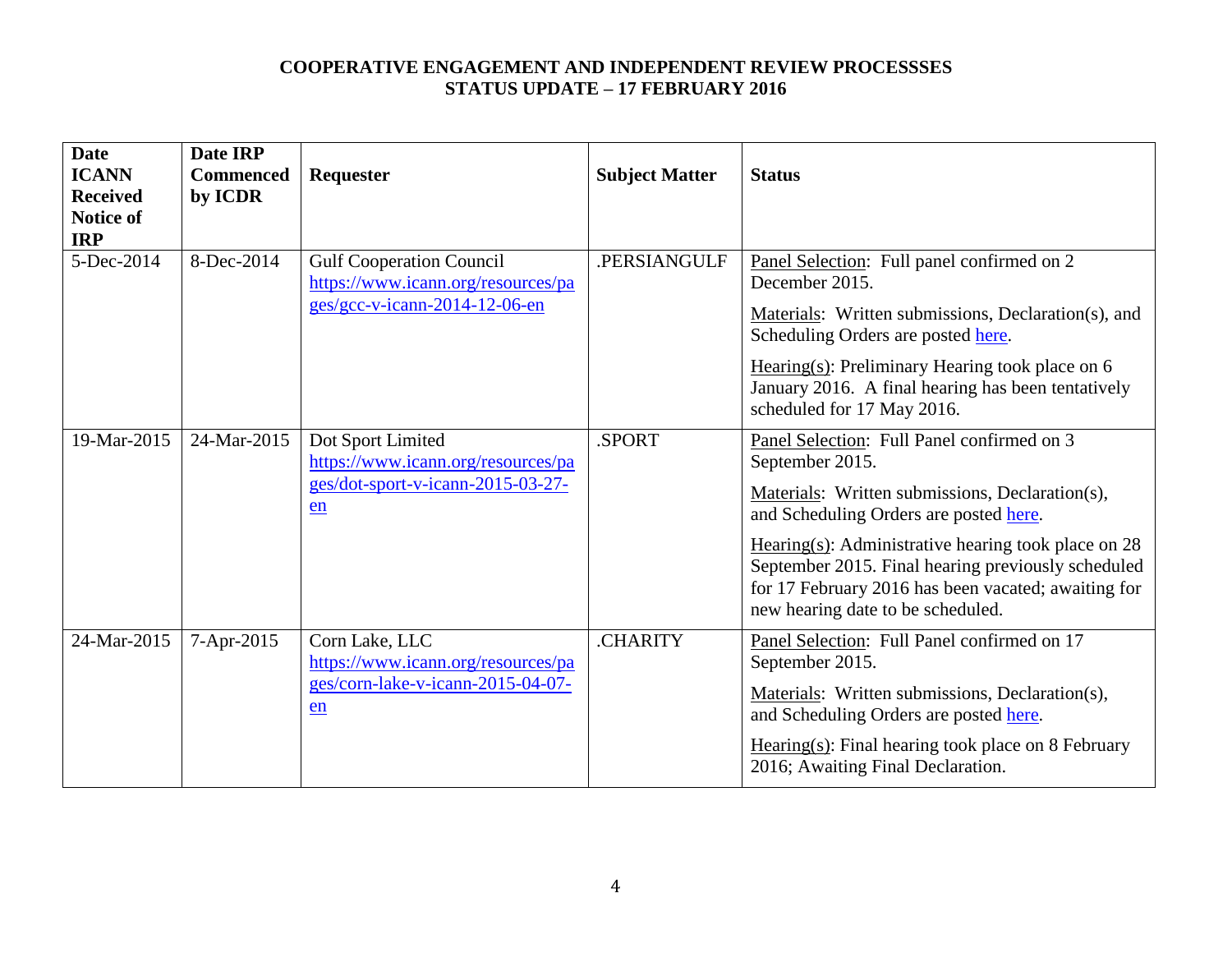| <b>Date</b><br><b>ICANN</b><br><b>Received</b><br><b>Notice of</b> | Date IRP<br><b>Commenced</b><br>by ICDR | Requester                                                                                                                         | <b>Subject Matter</b> | <b>Status</b>                                                                                                                    |
|--------------------------------------------------------------------|-----------------------------------------|-----------------------------------------------------------------------------------------------------------------------------------|-----------------------|----------------------------------------------------------------------------------------------------------------------------------|
| <b>IRP</b>                                                         |                                         |                                                                                                                                   |                       |                                                                                                                                  |
| 30-Sep-2015                                                        | 5-Oct-2015                              | Afilias Limited, BRS Media, Inc.,<br>Tin Dale, LLC<br>https://www.icann.org/resources/pa<br>ges/afilias-brs-tin-llc-v-icann-2015- | .RADIO                | Panel Selection: IRP filed on 5 October 2015.<br>Two panelists have been selected; awaiting for<br>third panelist to be selected |
|                                                                    |                                         | $10-12$ -en                                                                                                                       |                       | Materials: Written submissions, Declaration(s),<br>and Scheduling Orders are posted here.                                        |
|                                                                    |                                         |                                                                                                                                   |                       | $Hearing(s)$ : No hearings are currently scheduled.                                                                              |
| 22-Oct-2015                                                        |                                         | dotgay LLC                                                                                                                        | .GAY                  | Panel Selection: IRP has not commenced; notice of<br>IRP commencement has not been issued by ICDR.                               |
|                                                                    |                                         |                                                                                                                                   |                       | Materials: IRP has not commenced; notice of IRP<br>commencement has not been issued by ICDR.                                     |
|                                                                    |                                         |                                                                                                                                   |                       | Hearing(s): IRP has not commenced; notice of IRP<br>commencement has not been issued by ICDR.                                    |
| 15-Dec-2015                                                        | 16-Dec-2015                             | Asia Green IT Systems Bilgisayar<br>San. ve Tic. Ltd. Sti.<br>https://www.icann.org/resources/pa                                  | .ISLAM<br>.HALAL      | Panel Selection: IRP commenced on 16 December<br>2015; no Panelists have been selected.                                          |
|                                                                    |                                         | ges/irp-agit-v-icann-2015-12-23-en                                                                                                |                       | Materials: Written submissions, Declaration(s),<br>and Scheduling Orders are posted here.                                        |
|                                                                    |                                         |                                                                                                                                   |                       | Hearing(s): Preliminary Hearing took place on $6$<br>January 2016; No hearings are currently scheduled.                          |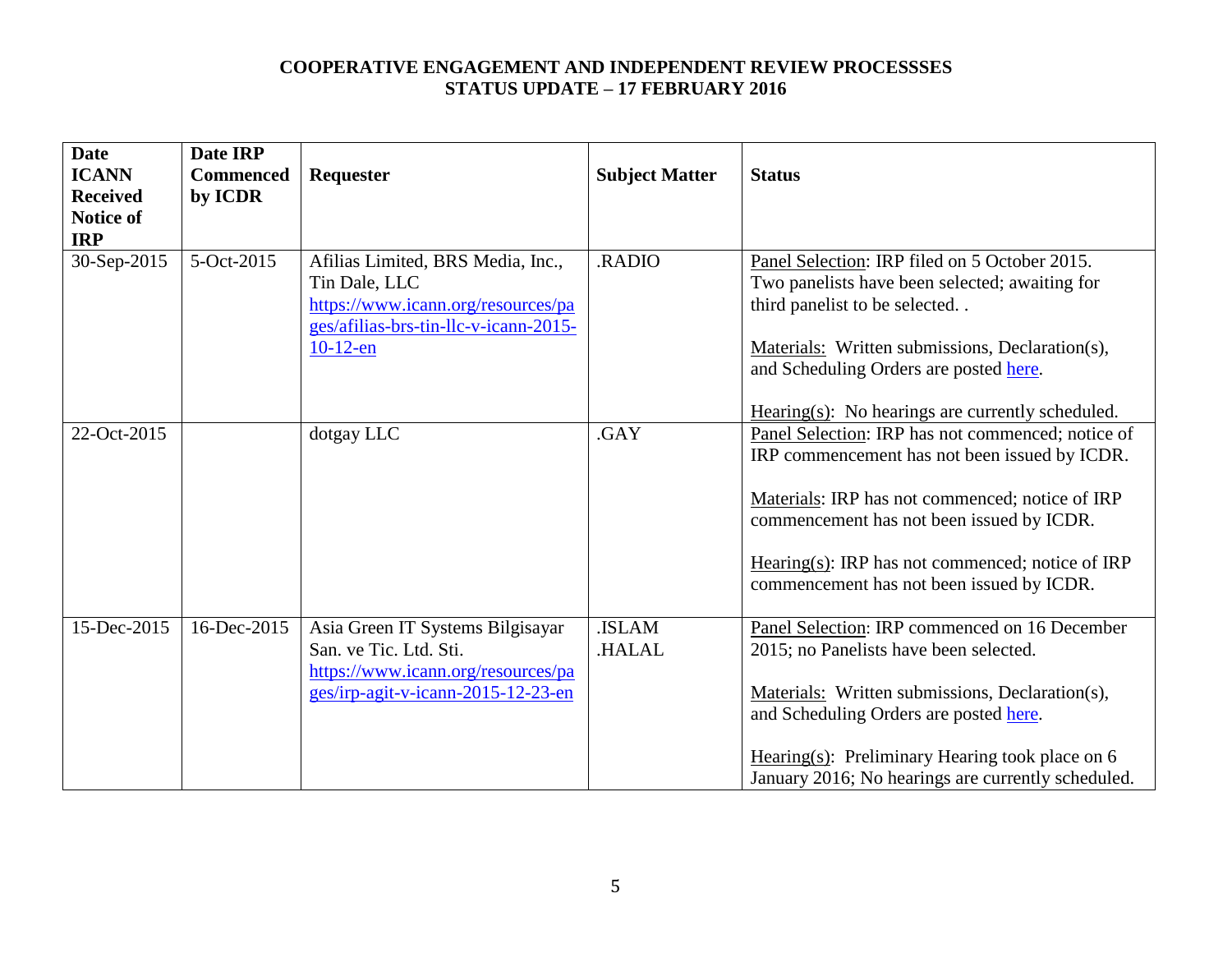| <b>Date</b><br><b>ICANN</b><br><b>Received</b><br>Notice of<br><b>IRP</b> | Date IRP<br><b>Commenced</b><br>by ICDR | Requester                                                                                                             | <b>Subject Matter</b> | <b>Status</b>                                                                                                                                                                                                                                                              |
|---------------------------------------------------------------------------|-----------------------------------------|-----------------------------------------------------------------------------------------------------------------------|-----------------------|----------------------------------------------------------------------------------------------------------------------------------------------------------------------------------------------------------------------------------------------------------------------------|
| 10-Feb-2016                                                               | $10$ -Feb-2016                          | Commercial Connect, LLC<br>https://www.icann.org/resources/pa<br>ges/irp-commercial-connect-v-<br>icann-2016-02-16-en | .SHOP                 | Panel Selection: IRP commenced on 10 February<br>2016; no Panelists have been selected.<br>Materials: Written submissions, Declaration(s),<br>and Scheduling Orders are posted here.<br>Hearing(s): IRP commenced on 10 February 2016;<br>no Panelists have been selected. |